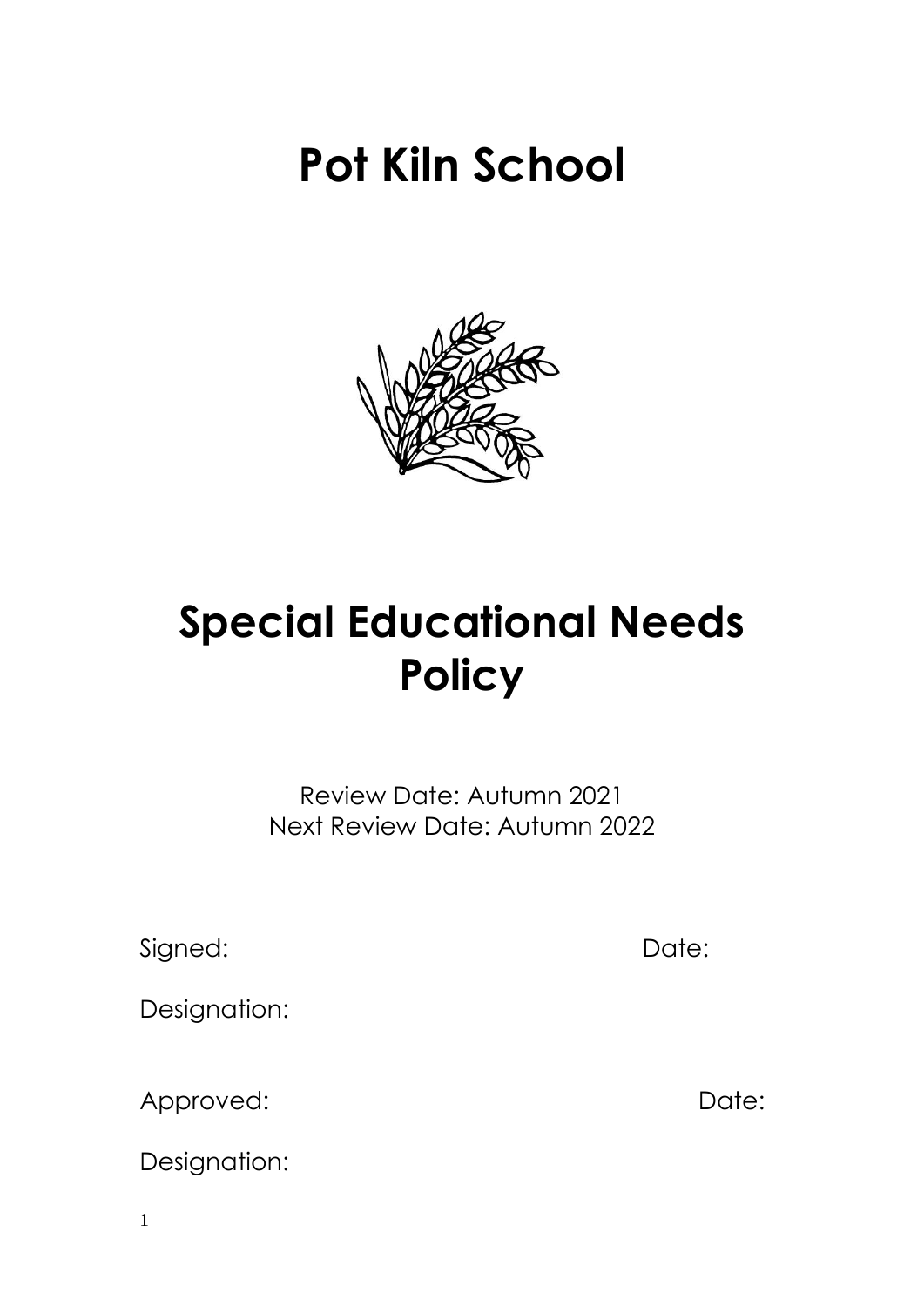# **CONTENTS**

Section 1: Aim **Objective** 

- Section 2: Identifying Special Educations Needs
- Section 3: A Graduated Approach to SEN Support Managing Pupils Needs on the SEN Register
- Section 4: Criteria for Exiting the SEN Register
- Section 5: Supporting Pupils and Families
- Section 6: Supporting Pupils at School with Medical Conditions
- Section 7: Monitoring and Evaluation of SEND
- Section 8: Training and Resources
- Section 9: Roles and Responsibilities
- Section 10: Storing and Managing Information
- Section 11: Accessibility
- Section 12: Bullying
- Section 13: Dealing with Complaints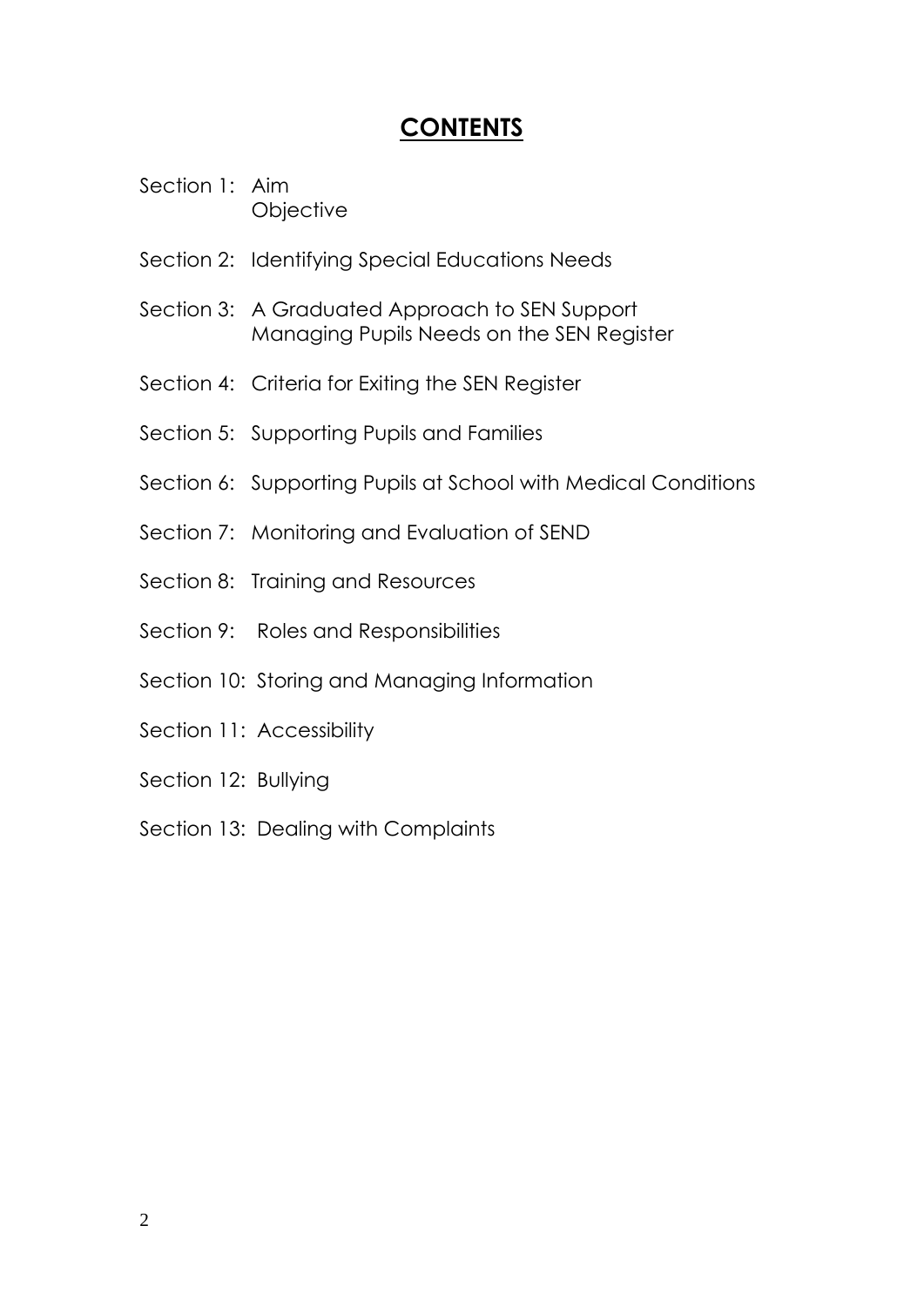**This SEN policy is written to comply with the 2014 Children and Families Act and its SEN Code of Practice together with the Equality Act 2010. It is written by the SENDCo, along with the Headteacher and Chair of Governors. Once approved by governors it is shared with the wider school community on our website.**

#### **Mission Statement**

At Pot Kiln Primary School we are proud to provide a safe, stimulating and inclusive learning environment where every member of our community is valued and respected.

We endeavour to provide a broad, balanced, creative curriculum which offers opportunities for everyone to achieve and succeed.

We celebrate our achievements, gifts and cultural diversity, irrespective of individual differences within the protected categories of the Equality Act of 2010.

Together we take pride in making a positive contribution to our school and the wider community.

## **2: Aims and objectives 'Every Teacher is a Teacher of SEN'**

#### **Aims**

We aim to provide every child with access to a broad and balanced education. This includes the National Curriculum in line with the Special Educational Needs Code of Practice 2014.

#### **Objectives**

- To provide curriculum access for all.
- To secure high levels of achievement for all.
- To carefully map provision for all vulnerable learners to ensure that staffing deployment, resource allocation and choice of intervention is leading to good learning outcomes.
- To ensure a high level of staff expertise to meet pupil need, through well targeted continuing professional development.
- To ensure that the needs of pupils with SEN are identified, assessed, provided for and regularly reviewed in line with the graduated response.
- To provide differentiation within a balanced and broadly based curriculum, in a way that supports pupils with SEN.
- To work in partnership with parents to enable them to make an active contribution to the education of their child.
- To take the views and wishes of the pupil into account.
- To maintain close links with the support services and other professionals and agencies.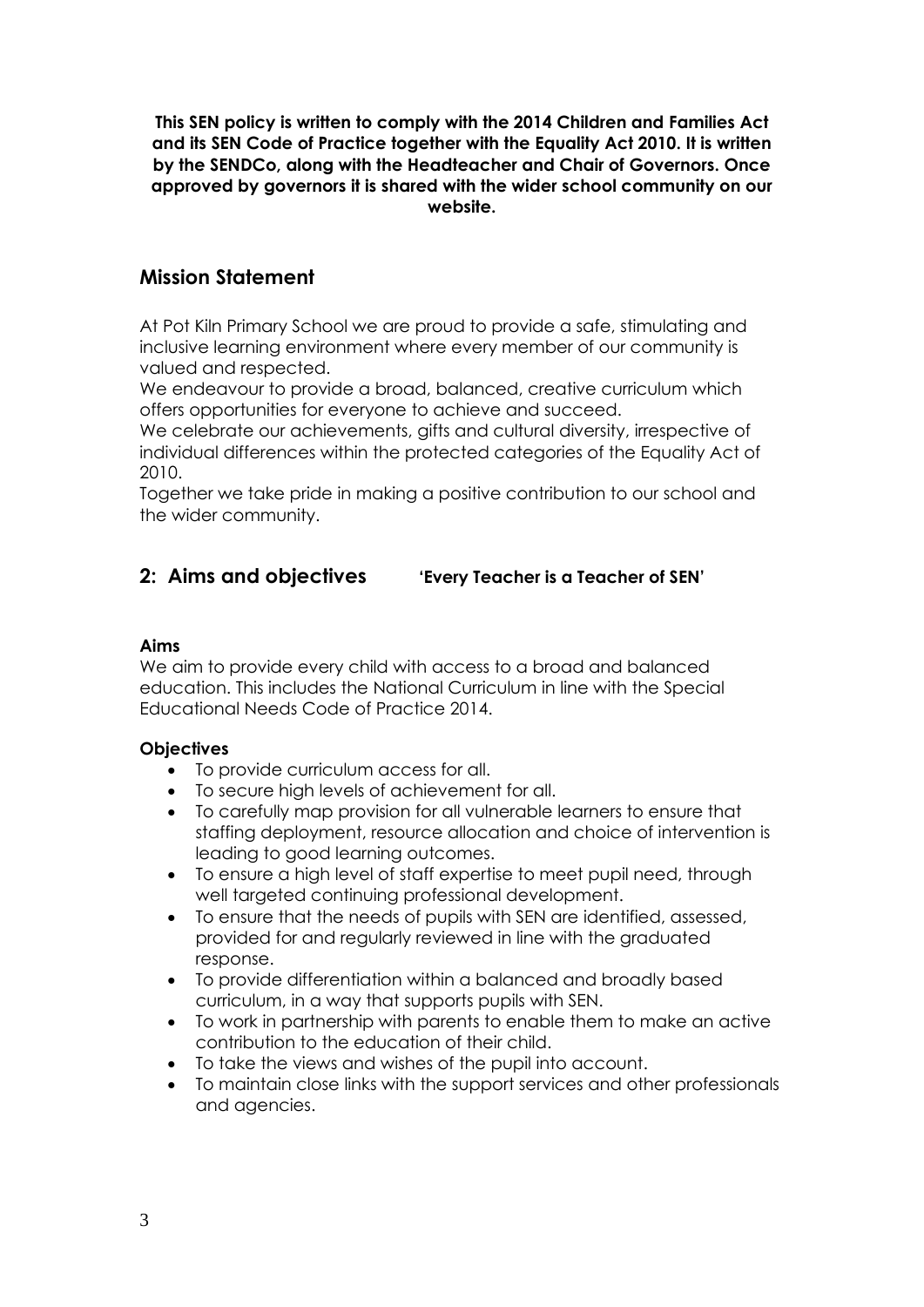# **3: Identifying Special Educations Needs**

## **Definitions of special educational needs (SEN) taken from section 20 of the Children and Families Act**

**2014.**

A child or you person has SEN if they have a learning difficulty or disability which calls for special educational provision to be made for them. A child of compulsory school age or a young person has a learning difficulty or disability if they:

a) have a significantly greater difficulty in learning than the majority of others of the same age; or

b) have a disability which prevents or hinders them from making use of educational facilities of a kind generally provided for others of the same age in mainstream schools or mainstream post-16 institutions.

A child under compulsory school age has special educational needs if they fall within the definition at (a) or (b) above or would do so if special educational provision was not made for them.

Children must not be regarded as having a learning difficulty solely because the language or form of language of their home is different from the language in which they will be taught.

# **4: A Graduated Approach to SEN Support Managing Pupils Needs on the SEN Register**

#### **Quality First Teaching**

a) Any pupils who are falling significantly outside of the range of expected academic achievement in line with predicted performance indicators and grade boundaries will be monitored.

b) Once a pupil has been identified as possibly having SEN they will be closely monitored by staff in order to gauge their level of learning and possible difficulties.

c) The child's class teacher will take steps to provide differentiated learning opportunities that will aid the pupil's academic progression and enable the teacher to better understand the provision and teaching style that needs to be applied.

d) The SENDCo will be consulted as needed for support and advice and may wish to observe the pupil in class.

e) Through (b) and (d) it can be determined which level of provision the child will need going forward.

f) If a pupil has recently been removed from the SEN register they may also fall into this category as continued monitoring will be necessary.

g) Parents will be informed fully of every stage of their child's development and the circumstances under which they are being monitored. They are encouraged to share information and knowledge with the school.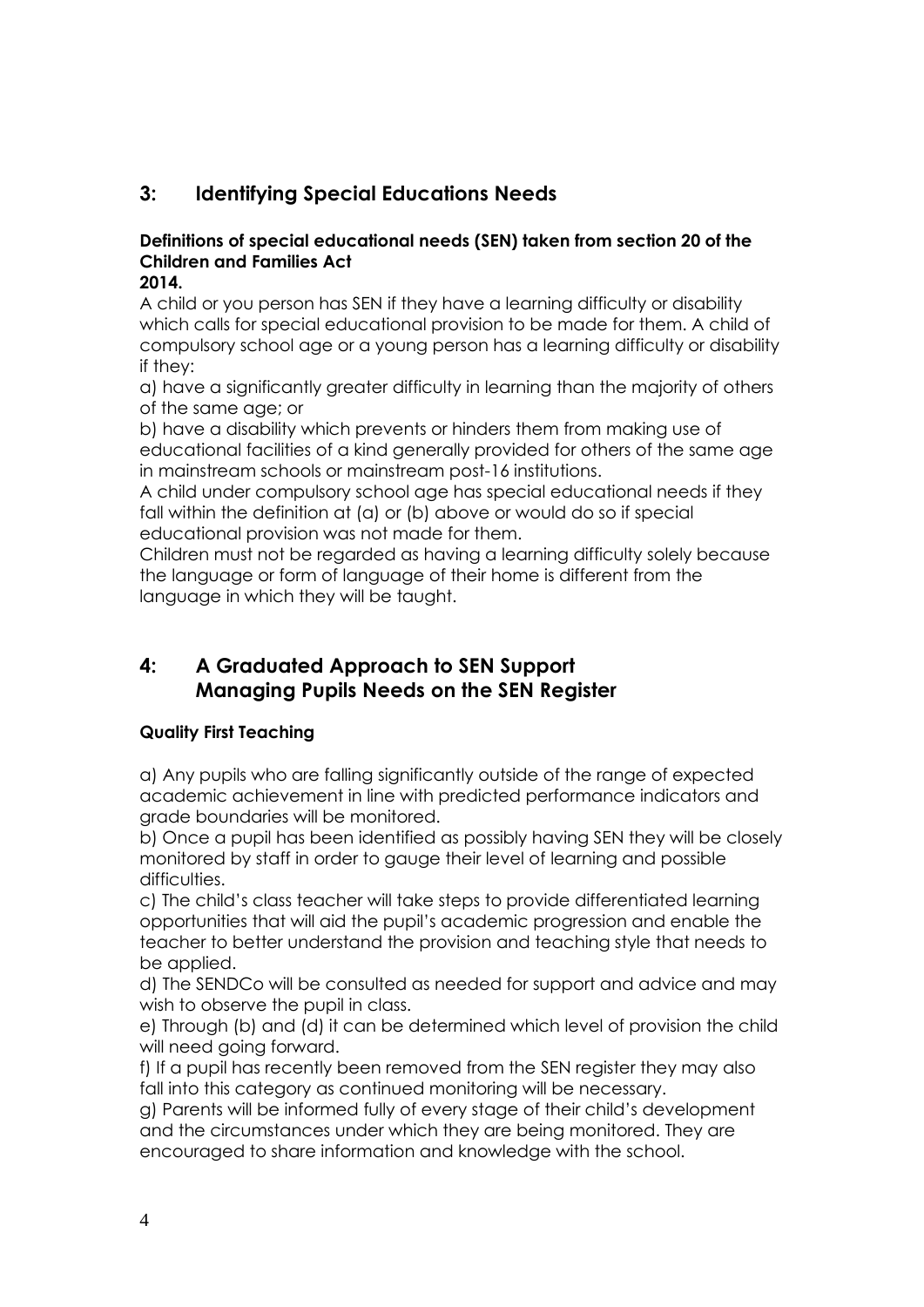h) The child is recorded by the school as being under observation due to concern by parent or teacher but this does not automatically place the child on the school's SEN register. Any concerns will be discussed with parents informally or during parents evenings.

i) Parent's evenings are used to monitor and assess the progress being made by children.

#### **SEN Support**

Where it is determined that a pupil does have SEN, parents will be formally advised of this and the decision will be added to the SEN register. The aim of formally identifying a pupil with SEN is to help school ensure that effective provision is put in place and so remove barriers to learning. The support provided consists of a four – part process:

- **Assess**
- Plan
- Do
- Review

This is an ongoing cycle to enable the provision to be refined and revised as the understanding of the needs of the pupil grows. This cycle enables the identification of those interventions which are the most effective in supporting the pupil to achieve good progress and outcomes.

#### **Assess**

This involves clearly analysing the pupil's needs using the class teacher's assessment and experience of working with the pupil, details of previous progress and attainment, comparisons with peers and national data, as well as the views and experience of parents. The pupil's views and where relevant, advice from external support services will also be considered. Any parental concerns will be noted and compared with the school's information and assessment data on how the pupil is progressing.

This analysis will require regular review to ensure that support and intervention is matched to need, that barriers to learning are clearly identified and being overcome and that the interventions being used are developing and evolving as required. Where external support staff are already involved their work will help inform the assessment of need. Where they are not involved they may be contacted, if this is felt to be appropriate, following discussion and agreement from parents.

#### **Plan**

Planning will involve consultation between the teacher, SENDCo and parents to agree the adjustments, interventions and support that are required; the impact on progress, development and or behaviour that is expected and a clear date for review. Parental involvement may be sought, where appropriate, to reinforce or contribute to progress at home.

All those working with the pupil, including support staff will be informed of their individual needs, the support that is being provided, any particular teaching strategies/approaches that are being employed and the outcomes that are being sought.

#### **Do**

The class teacher remains responsible for working with the child on a day-today basis. They will retain responsibility even where the interventions may involve group or one-to-one teaching away from the main class teacher.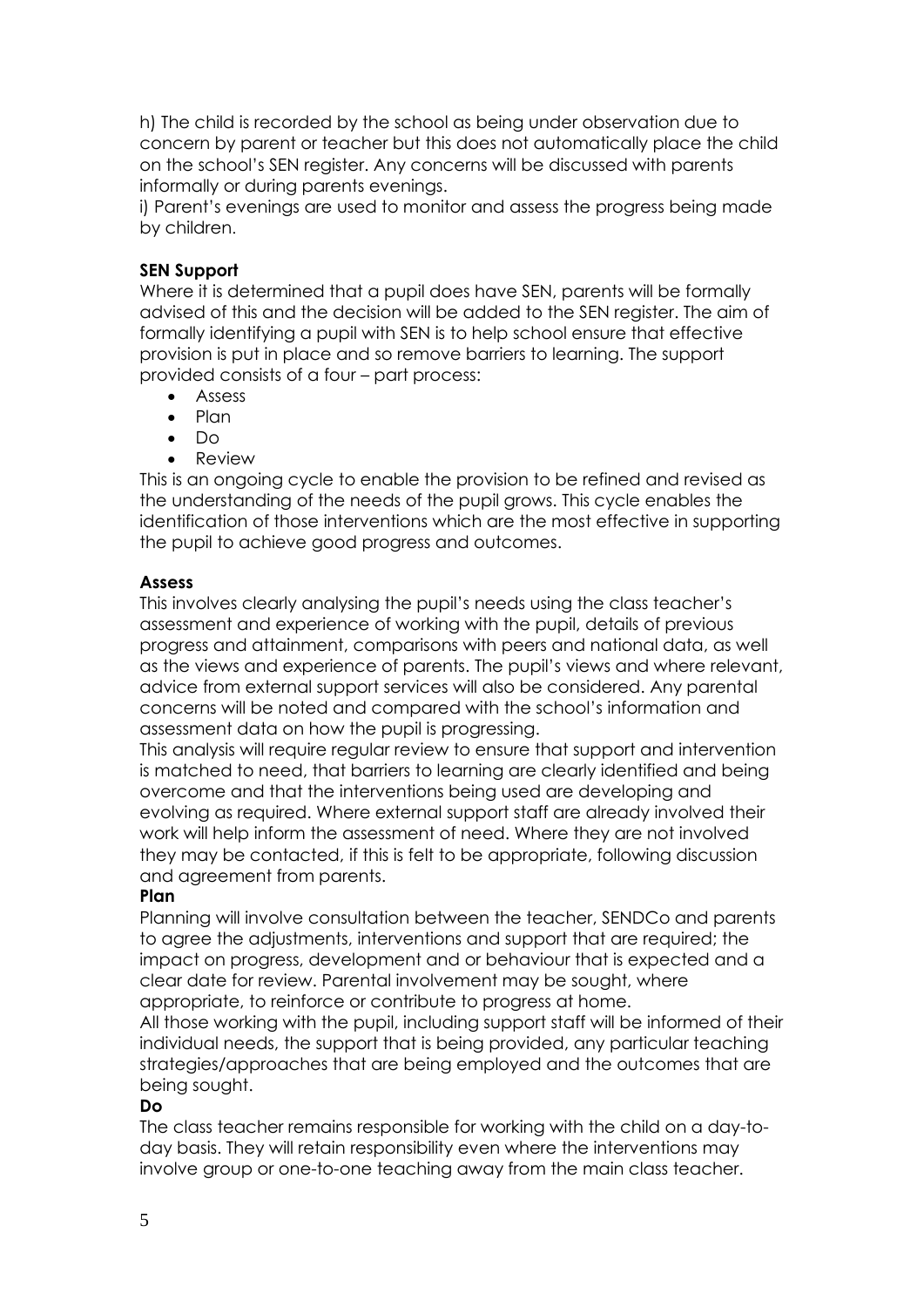They will work closely with teaching assistants and plan and assess the impact of support and interventions and links with classroom teaching. Support with further assessment of the pupil's strengths and weaknesses, problem solving and advising of the implementation of effective support will be provided by the SENDCo.

#### **Review**

Reviews of a child's progress will be made regularly. The review process will evaluate the impact and quality of the support and interventions. It will also take account of the views of the pupil and where necessary their parents. The class teacher, in conjunction with the SENDCo will revise the support and outcomes based on the pupil's progress and development making any necessary amendments going forward, in consultation with parents and the pupil.

#### **Referral for an Education, Health and Care Plan**

If a child has lifelong or significant difficulties they may undergo a Statutory Assessment Process which is usually requested by the school but can be requested by a parent. This will occur where the complexity of need or a lack of clarity around the needs of the child are such that a multi-agency approach to assessing that need, to planning provision and identifying resources, is required.

The application for an Education, Health and Care Plans (EHC Plan) will combine information from a variety of sources including:

- Parents
- Teachers
- SENDCo
- Educational professionals
- Social Care
- Health professionals

Information will be gathered relating to the current provision provided, action points that have been taken, and the preliminary outcomes of targets set. A decision will be made by the local authority as to whether or not the child is eligible for an EHC Plan. Parents have the right to appeal against a decision not to initiate a statutory assessment leading to an EHC Plan.

## **5: Criteria for Exiting the SEN Register**

Pupils exit the from SEN Support if they no longer require support from outside staff and/or they make progress which deems them to no longer have 'significantly greater difficulties' in learning

## **6: Supporting Pupils and Families**

Staff and parents/carers will work together to support pupils identified as having additional needs.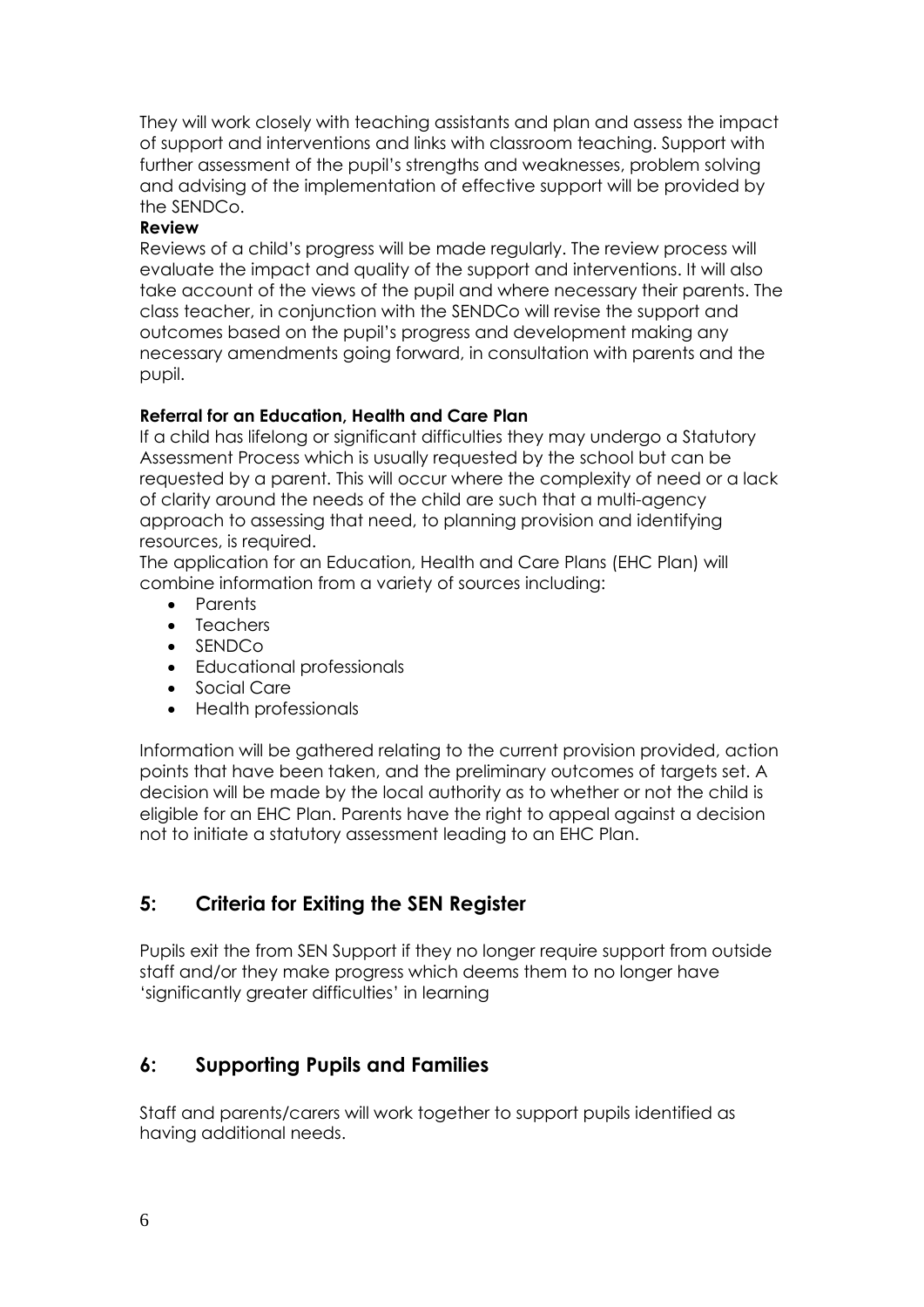Parents/carers will be involved at all stages of the education planning process. An appointment will be made by the Class Teacher to meet all parents/carers whose children are being recorded as having additional needs. The SENDCo will attend this meeting if the school or parent/carer thinks this is appropriate.

We make sure that all parents/carers are given information about the Parent Partnership Group, which is our local support organisation, as soon as a child has been identified as experiencing Special Educational Needs.

At review meetings with parents/carers we try to always make sure that the child's strengths as well as difficulties are discussed. Where we make suggestions as to how parents/carers can help at home, these are specific and achievable and that all parents/carers go away from the meeting clear about the action to be taken and the way in which outcomes will be monitored and reviewed.

Ideas and materials for supporting learning at home will be discussed with parents/carers and distributed on request. Parents/carers will also be invited to work alongside pupils in school where this is appropriate.

Resources may be loaned from School for parents/carers to support Literacy and Maths at home.

Parents/Carers Consultation Evenings provide regular opportunities to discuss concerns and progress. Parents/Carers are able to make other appointments on request.

## **7: Supporting Pupils at School with Medical Conditions**

The school recognises that pupils at school with medical conditions should be properly supported so that they have full access to education, including school trips and physical education. Some children with medical conditions may be disabled and where this is the case the school will comply with its duties under the Equality Act 2010.

Some may also have special educational needs and may have an EHC Plan which brings together health and social care needs, as well as their special educational provision and the SEND Code of Practice (2014) is followed. Within school we keep a record of all children with a medical condition. This is updated regularly. Any records for children who need adaptations to their curriculum because of a medical condition is kept by the SENDCo.

## **8: Monitoring and Evaluation of SEN**

In order to make consistent continuous progress in relation to SEN provision the school encourages feedback from staff, parents and pupils throughout the year. This is done in the form of an annual parent and pupil questionnaire, discussion and through progress meetings with parents.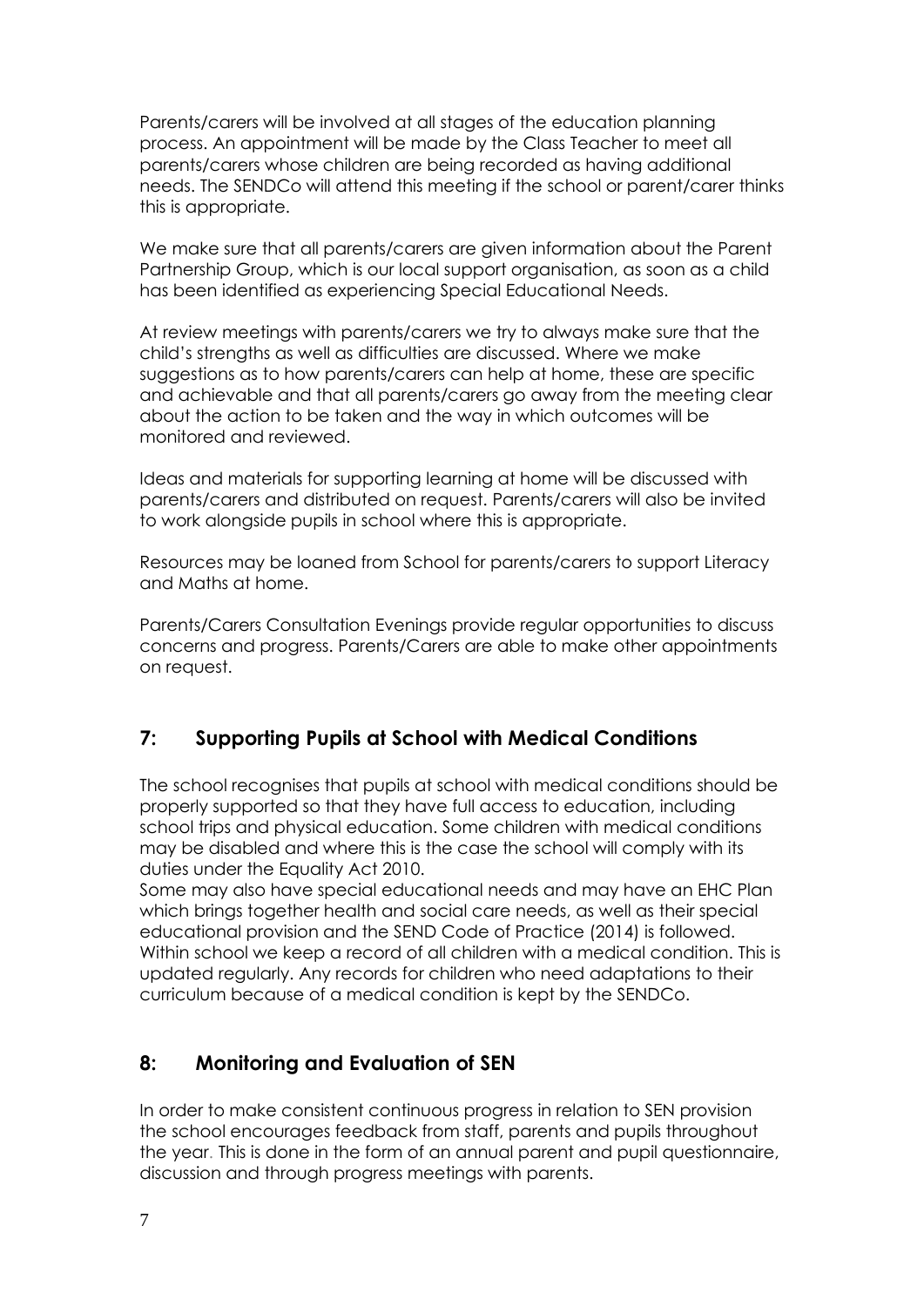Pupil progress will be monitored on a termly basis in line with the SEN Code of Practice.

SEN provision and interventions are recorded on an individual provision map, which are updated when the intervention is changed. These are updated by the SENDCo and class teacher. These reflect information passed on by the SENDCo at the beginning of an academic year and are adapted following assessments. These interventions are monitored and evaluated termly by the SENDCo and information is fed back to the staff, parents and governors. This helps to identify whether provision is effective.

# **9: Training and Resources**

We aim to keep all school staff up to date with relevant training and developments in teaching practice in relation to the needs of pupils with SEN. The SENDCo attends relevant SEN courses, network SEN meetings and facilitates/signposts relevant SEN focused external training opportunities for all staff.

We recognise the need to train all our staff on SEN issues and we have funding available to support this professional development. The SENDCo, with the senior leadership team, ensures that training opportunities are matched to school development priorities and those identified through the use of provision management.

# **10: Roles and Responsibilities**

#### **Governors**

- A named governor to have responsibility for the implementation of the SEN policy
- To be fully involved in developing and monitoring the SEN policy
- To have up to date knowledge about the school's SEN provision, including funding
- To know how equipment and personnel resources are deployed
- To ensure that financial resources are available to carry out the SEN policy
- To ensure the quality of SEN provision is continually monitored
- To ensure the SEN policy is subject to an annual cycle of monitoring, evaluation and review
- To liaise with the Head teacher, SENDCo and staff
- To report annually to parents on the implementation of the SEN policy and any changes during the school year

### **Head teacher**

The head teacher has the responsibility for the day to day management of all aspects of our school's work, including provision for the pupils with SEN. The head teacher will also keep the Governing Body informed and work closely with the SENDCo.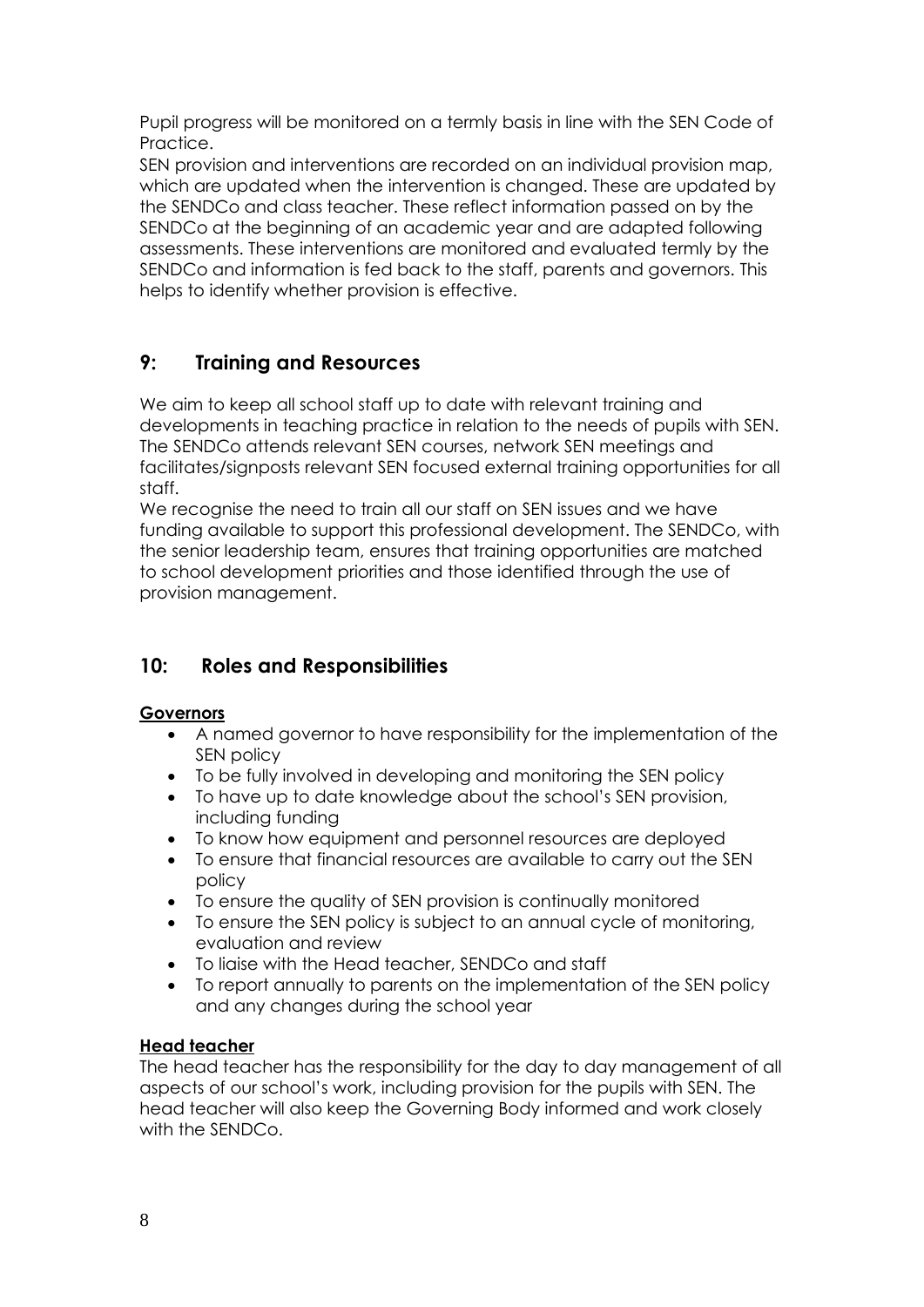#### **SENDCo**

The SENDCo is a member of the Leadership Team within the school. The SENCo in collaboration with the Head teacher and Governing Body plays a key role in determining the strategic development of the SEN policy and provision in school, in order to raise the achievement of pupils with SEN. Key responsibilities:

In line with the recommendations in the SEN Code of Practice 2014, the SEDNCO will oversee the day- to-day operation of this policy in the following ways:

- Maintenance and analysis of whole-school provision map for SEN pupils
- Co-ordinating provision for children with SEN
- Liaising with and advising teachers
- Managing other classroom staff involved in supporting SEN pupils
- Overseeing the records on all children with SEN
- Liaising with parents of children with SEN, in conjunction with class teachers;
- Contributing to the in-service training of staff
- Implementing a programme of Annual Reviews for all pupils with an EHC Plan.
- Carrying out referral procedures to the Local Authority to request High Needs funding and/or an Education Health and Care Plan when it is suspected, on strong evidence arising from previous intervention, that a pupil may have a special educational need which will require significant support;
- Overseeing the smooth running of transition arrangements and transfer of information for Year 6 pupils with SEN
- Evaluating regularly the impact and effectiveness of all additional interventions for all those with SEN
- Meeting **at least** termly with each teacher to review and revise learning objectives for all SEN pupils in their class who are being tracked on the school's provision map
- Liaising sensitively with parents and families of pupils on the SEN Register, keeping them informed of progress and listening to their views of progress
- Attending area SENDCo network meetings and training as appropriate
- Liaising with the school's Governor, keeping him/her informed of current issues regarding provision for those with Special Educational Needs.
- Liaising closely with a range of outside agencies to support vulnerable learners.

#### **Class teachers**

- To provide Quality First Teaching for all pupils
- To identify the Special Educational Needs of individual pupils in their class using the school's Identification Criteria
- To know which pupils in their class are on the SEN Register and at what stage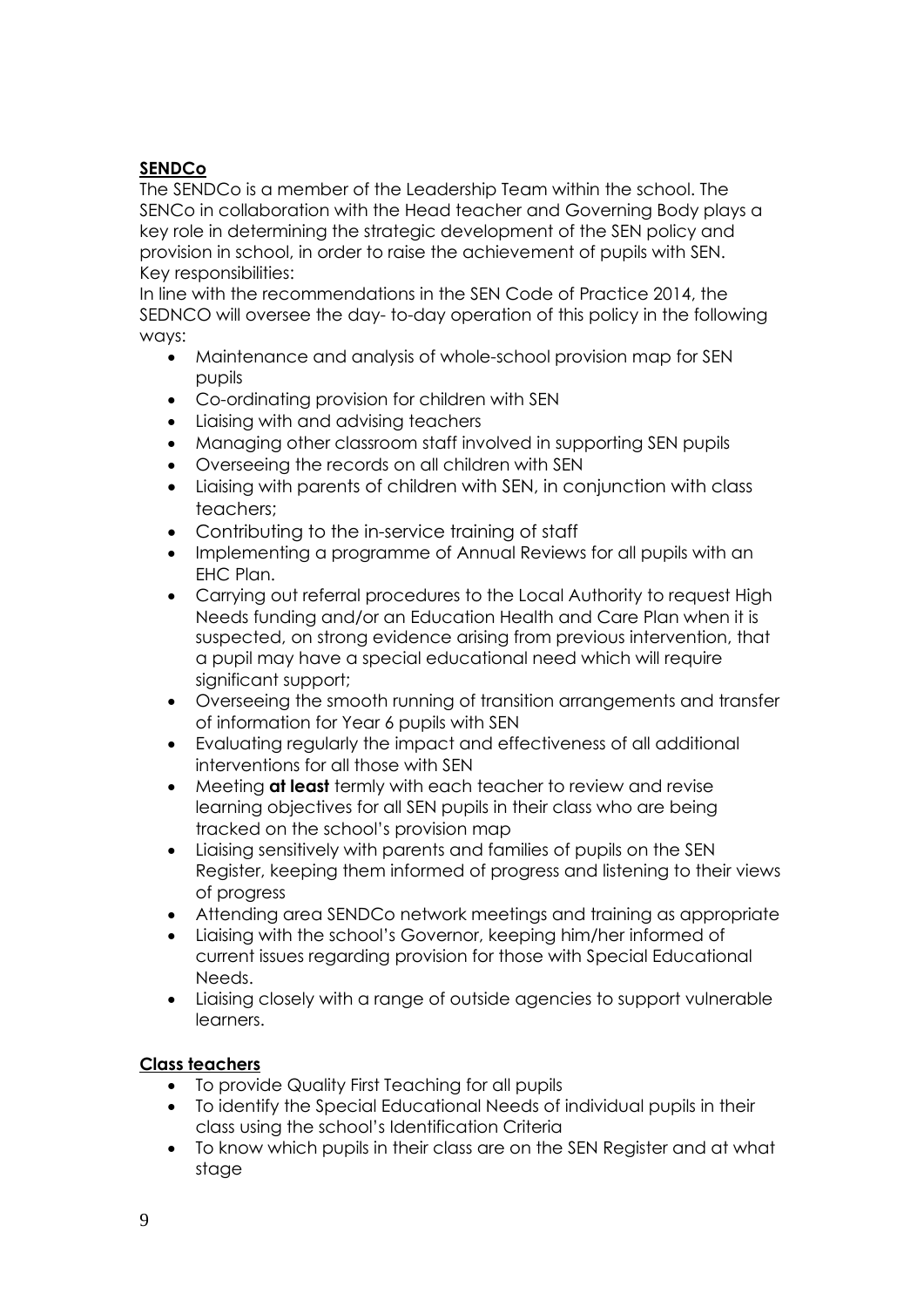- To maintain an SEN file for their class containing relevant information
- To review the SEN support provided with SENDCo and parents each term
- To ensure LSAs are supporting pupils in their class as directed
- To ensure that the Head teacher and other colleagues are aware of pupil's specific needs
- To provide learning experiences which are appropriate to the pupil

#### **Learning Support Assistants**

- Carry out activities and learning programmes planned by the class teacher and the SENDCo
- To keep records of this work as requested
- To support pupils in class or by withdrawing individuals or small groups
- To attend INSET and courses as applicable
- To be fully aware of the school's SEN policy
- To attend reviews and meetings as requested

#### **Parents**

The school has positive attitudes to parents, provides user friendly information and strives to ensure that they understand the procedures and are aware of how to access advice and support.

Parents will be supported and enabled to:

- Fulfil their responsibilities as parents and play an active and valued role in their child's education
- Have knowledge of their child's needs within the SEN framework
- Make their views known about how their child is educated
- Have access to information, advice and support during assessment and any related decision making processes about Special Educational provision.

In accordance with the school's 'Open Door' policy, parents are encouraged to contact the child's class teacher and/or SENCo as needed either by telephone or appointment.

#### **Pupils**

Pupils with SEN often have a unique knowledge of their own needs and circumstances, and their own views about what sort of support they would like to help them make the most of their education. They will be encouraged to participate in the decision-making processes including contributing to One Page Profiles. This will be achieved through a variety of different approaches as appropriate to the age of the pupil.

### **11: Storing and Managing Information**

The SENDCo will hold details of all SEN Support records such as the SEN register, provision maps, One Page Profiles and structured conversation minutes for individual pupils.

#### **All staff can access the following documents:**

• The SEN Policy.